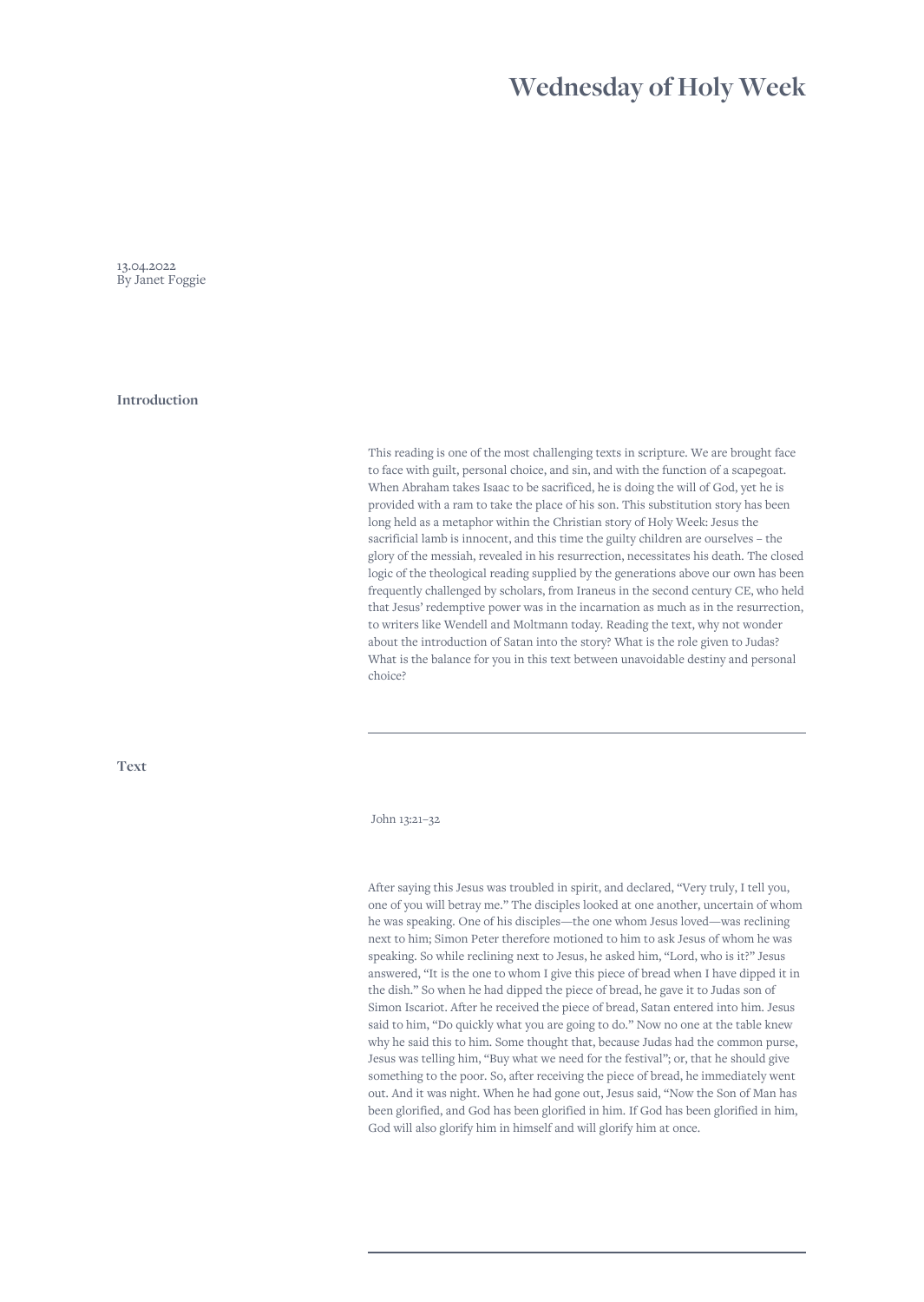I find this text brings many questions to my mind. I can't help reading again and again the sentences about the piece of bread. 'So when he had dipped the piece of bread, he gave it to Judas son of Simon Iscariot.' Why does Jesus single out Judas in this way? Is there some understanding in Jesus' gift of the piece of bread that Judas is not free to escape his role as the person who gave Jesus up to the authorities? What is the function of that revealing of Judas' identity – as thief or as spy – to the disciples? There's confusion in the text: some people thought Judas was to buy things needed for the festival, but others, we might guess, thought Jesus was talking of the selling of his identity to the Roman soldiers.

What is the function of Judas' betrayal of Jesus' identity? Is it necessary to the crucifixion narrative? Was it preordained? Are these two revelations of identity, Jesus to the Romans, and Judas to the disciples, linked?

In her famous hymn, 'There is a green hill far away,' Cecil Frances Alexander writes of the theology of sacrificial substitution as she saw it.

'There was no other good enough To pay the price of sin; He only could unlock the gate Of heaven, and let us in.'

The world in which Cecil lived was one of a settled order of things. She was the daughter of a Major in the British army, a friend of John Keble, and a supporter of the Anglican reform known as the Oxford Movement. This was a movement to reshape the church towards their perception of the medieval church, bringing back or recreating forms of worship and architectural styles which they believed were more true to the church universal, or catholic church. This theological movement had a profound effect on the ecclesiastical buildings of the mid to late 19th century which can still be seen in churches today: the purposeful positioning of the altar as the focus of the church building, the highlighting again of the choir and of choir stalls, and a recreating of wooden furniture within some churches which had not been in place since the 16th century. In all this, the Oxford Movement followers had a strong sense of rectitude, of recreating or reconstituting a 'right' way to do things. Cecil's views on the theological placing of all things in their right place are also seen in her hymn 'All things Bright and Beautiful' in which she wrote the now rarely sung, verse;

'The rich man in his castle, The poor man at his gate, God made them high and lowly, And ordered their estate.'

Some of us might find it much easier to read the liberations within the writings of Christina Rossetti than the socially restrained views of Cecil Frances Alexander. Yet it cannot be denied that Alexander expressed the views of many Christians in her day, and still today there are Christians who share her view of the divine will of God dictating our places in society, our wealth, or even our health.

When we wrestle with the conflicts in the text between Jesus and Judas, we are forced to decide how far God 'ordered their estate'. Do we mean ordered, as in commanded it to be so? Or ordered in the sense of, put them in a ranking of priority? Either way, the life of Christ is to end on the cross, whereas Judas hangs himself in shame. One is resurrected, the other condemned. Is that as God wanted it to be? Do we have an understanding of a divine will that wants or does not want a particular human or historical outcome?